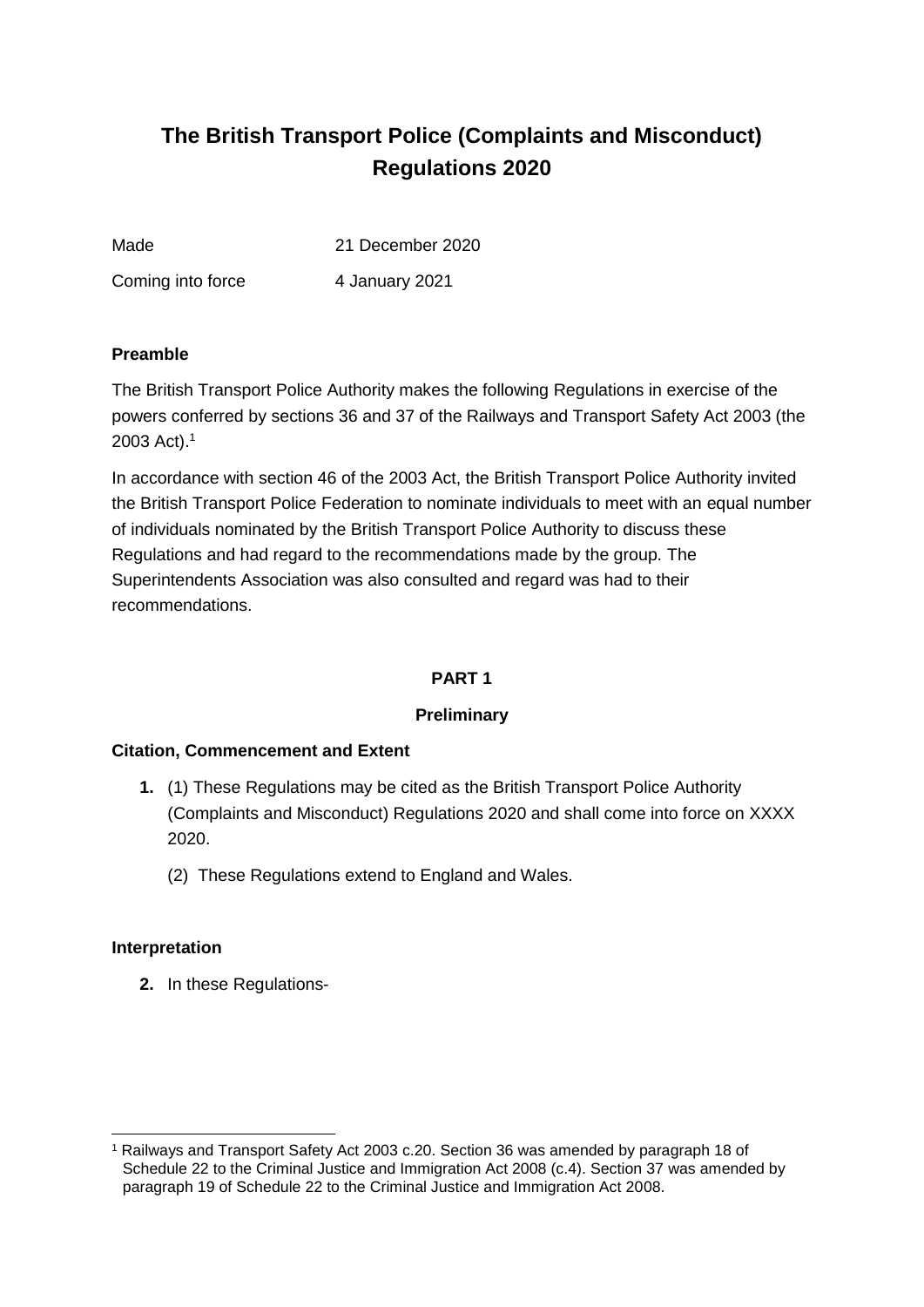"the 2020 Regulations" means the Police (Complaints and Misconduct) Regulations  $2020^2;$ 

"the 2003 Act" means the Railways and Transport Safety Act 2003;

"the police force" means the British Transport Police Force as established and maintained in accordance with section 20 of the 2003 Act;

"the police authority" means the British Transport Police Authority" as established under section 18 of the 2003 Act;

"the police" means a police force established and maintained under the Police Act 1996<sup>3</sup> ;

"senior officer" means a member of the police force holding a rank above that of chief superintendent;

"the 2002 Act" means the Police Reform Act 2002<sup>4</sup> .

#### **Revocation and transitional provisions**

- **3.** Subject to the following provisions of these Regulations, the British Transport Police (Complaints and Misconduct) Regulations 2015 (the "2015 Complaints and Misconduct Regulations"), as amended by the British Transport Police (Complaints and Misconduct, Performance and Police Appeal Tribunal) (Amendment) Regulations 2017, are revoked.
- **4.** (1) Nothing in these Regulations shall apply and the 2015 Complaints and Misconduct Regulations shall continue to have effect in circumstances where:
	- (i) a complaint or conduct matter or death or serious injury matter came to the attention of the appropriate authority before 4 January 2021 "a precommencement matter" or
	- (ii) a complaint, conduct matter or death or serious injury matter comes to the attention of the appropriate authority after 4 January 2021 which relates to:
		- (a) a matter in respect of which a pre-commencement complaint was made,
		- (b) a pre-commencement conduct matter or
		- (c) a pre-commencement death or serious injury matter,

which, at the time it came to the attention of the appropriate authority, is being handled in accordance with the 2002 Act.

<sup>-</sup><sup>2</sup> S.I 2020/02.

<sup>3</sup> 1996 c.16.

<sup>4</sup> 2002 c.30.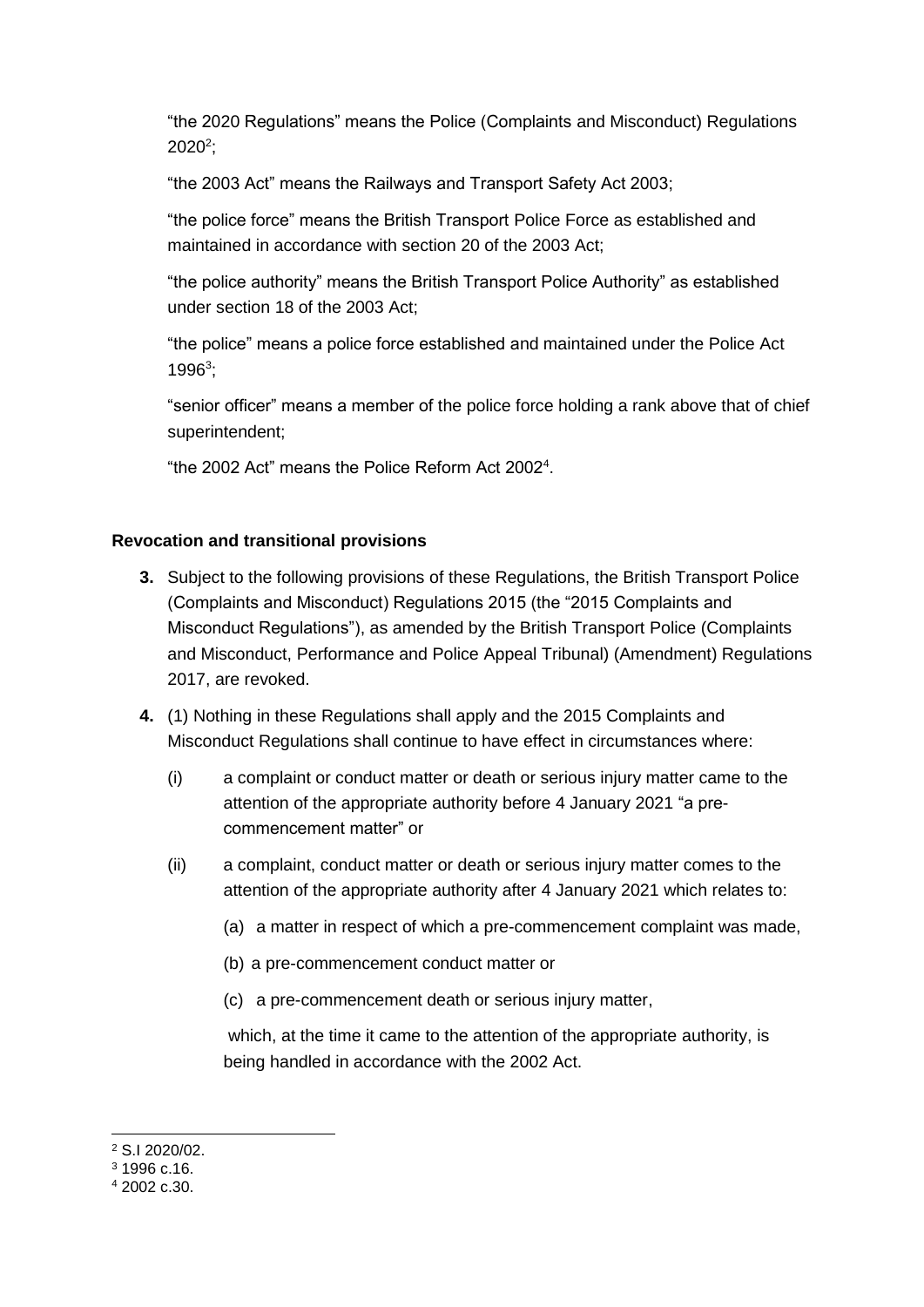(2) But these Regulations do apply where the Director General:

(a) determines under section 13(B) of the 2002 Act that a complaint, conduct matter or DSI matter is to be re-investigated; or

(b) makes a section 28A direction in relation to a matter on or after the [date of commencement]

# **Application to the British Transport Police**

**5.** (1) In so far as Part 2 of the 2002 Act contains provisions relating to procedures to be established and maintained by forces maintained other than by local policing bodies, in relation to matters to which Part 2 applies and subject to the modifications set out in this regulation, Part 2 of the 2002 Act shall apply to any person serving with the police force as it applies in relation to persons serving with the police.

(2) Subject to the modifications set out in these Regulations, the 2020 Regulations shall apply to any person serving with the police force as they apply in relation to persons serving with the police.

(3) In their application to any person serving with the police force, Part 2 of the 2002 Act, the 2020 Regulations and these Regulations shall apply as if-

(a) any reference to a police and crime commissioner or local policing body was a reference to the British Transport Police Authority;

(b) any reference to a chief officer was a reference to the chief constable of the police force appointed in accordance with section 21 of the 2003 Act;

(c) any reference (other than in this regulation) to a person serving with the police is a reference to:

(i) a member of the police force (being a constable of the police force of any rank, appointed in accordance with sections 21, 22, 23 and 24 of the 2003 Act);

(ii) a police staff member (being a person employed in the service of the police force in accordance with section 27 of the 2003 Act);

(iii) a special constable (being a special constable of the police force of any grade, appointed in accordance with section 25 of the 2003 Act);

(d) any reference to the Police (Conduct) Regulations 2020<sup>5</sup> was a reference to the British Transport Police (Conduct) Regulations 2020;

<sup>-</sup><sup>5</sup> S.I. 2020/04.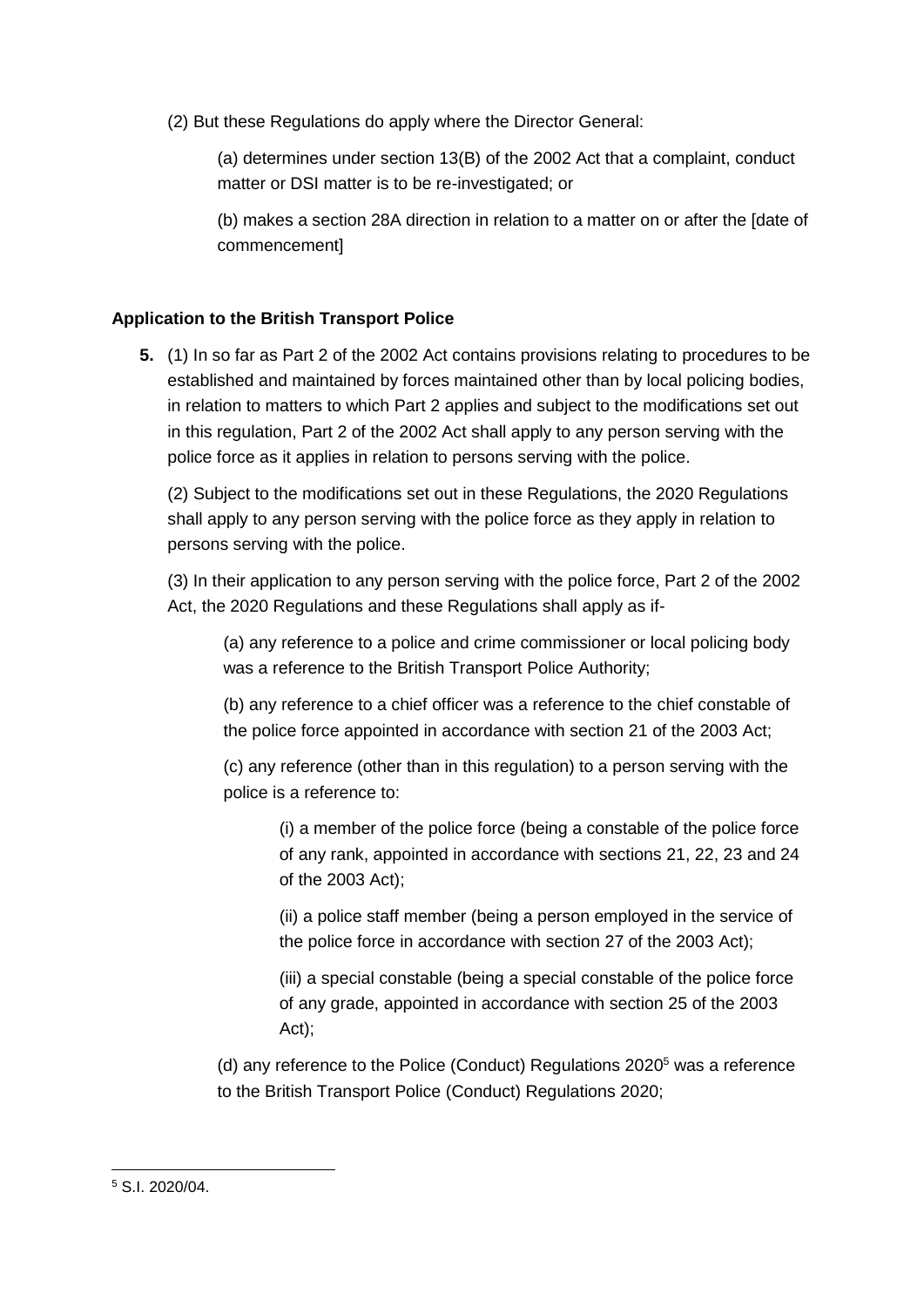(e) any reference to the Police (Performance) Regulations 2020<sup>6</sup> was a reference to the British Transport Police (Performance) Regulations 2020;

(f) any reference to the "appropriate authority" in relation to a person serving with the police force or in relation to any complaint, conduct matter, death or serious injury matter or investigation relating to the conduct of such a person means:

> (i) if that person is a senior officer of the police force, the police authority; and

(ii) in any other case, the chief constable of the police force.

# **Application to persons no longer serving with the British Transport Police**

**6.** Regulation 42 of the 2020 Regulations (Complaints and conduct matters relating to the conduct of a person who has ceased to be a person serving with the police) shall apply as if-

> (a) for " $15<sup>th</sup>$  December 2017" in sub-paragraph (1) there were substituted "[date of commencement] 2020";

(b) sub-paragraph (2) was omitted;

(c) the references to the list referred to in section 88B(2) of the Police Act 1996 (police barred list) were of no application.

# **Made by Order of the Police Authority**

-